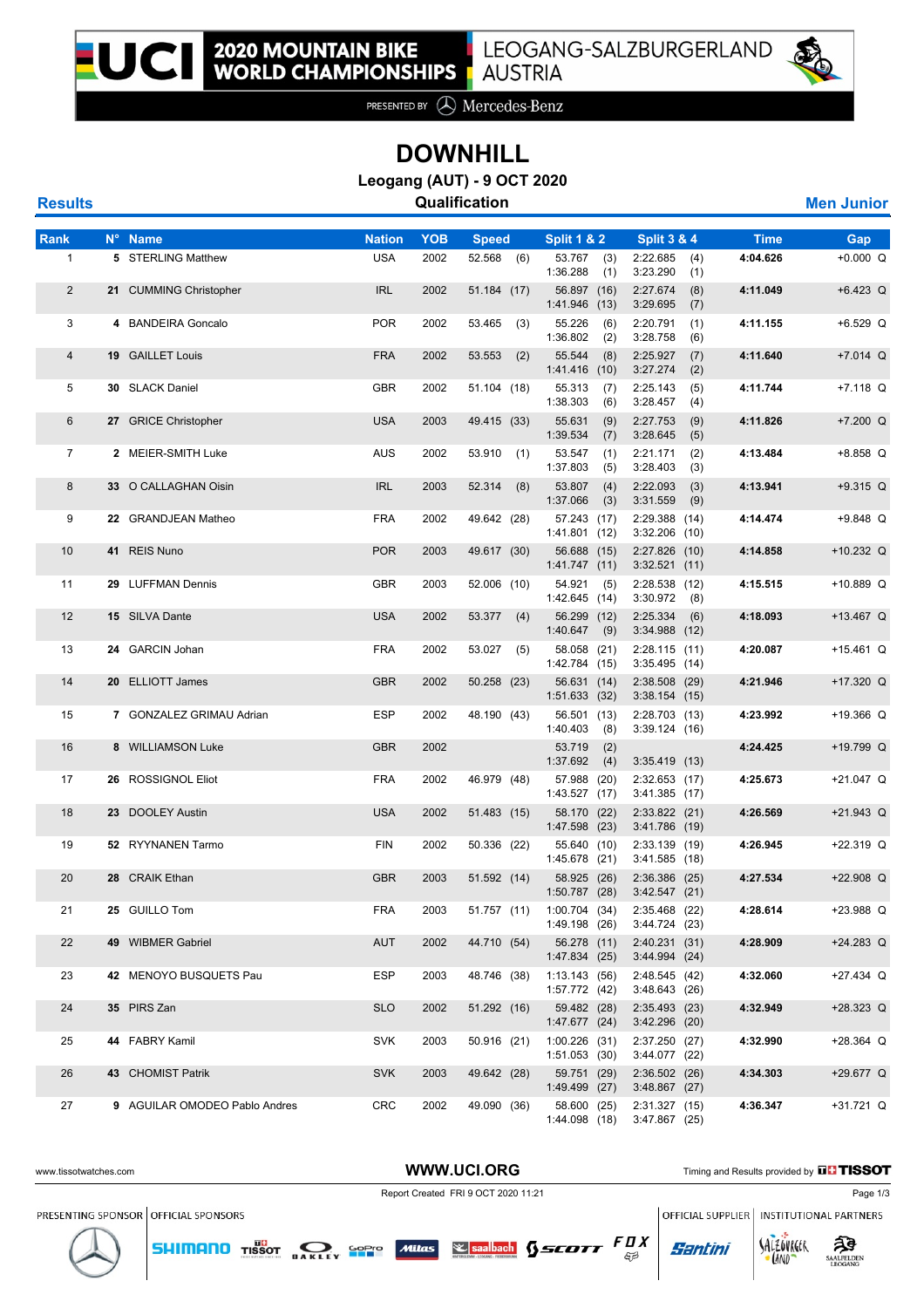

PRESENTED BY **A** Mercedes-Benz

## **DOWNHILL**

**Leogang (AUT) - 9 OCT 2020**

| <b>Results</b> | Qualification | <b>Men Junior</b> |
|----------------|---------------|-------------------|
|----------------|---------------|-------------------|

| Rank | N° Name                   | <b>Nation</b> | <b>YOB</b> | <b>Speed</b> | <b>Split 1 &amp; 2</b>             | <b>Split 3 &amp; 4</b>           | <b>Time</b> | Gap           |
|------|---------------------------|---------------|------------|--------------|------------------------------------|----------------------------------|-------------|---------------|
| 28   | 17 NIEMIZ Marko           | <b>SLO</b>    | 2002       | 48.000 (45)  | 57.650 (18)<br>1:43.189(16)        | 2:31.437(16)<br>$3:50.855$ (31)  | 4:36.440    | $+31.814$ Q   |
| 29   | 37 KIEFER Luis            | GER           | 2003       | 47.047 (47)  | 58.933 (27)<br>1:46.622(22)        | 2:36.342(24)<br>3:49.130(28)     | 4:36.586    | +31.960 Q     |
| 30   | 45 BUHL Kilian            | <b>AUT</b>    | 2003       | 48.527 (40)  | 58.532 (24)<br>1:45.234 (20)       | $2:33.787$ (20)<br>3:50.812(30)  | 4:37.075    | $+32.449$ Q   |
| 31   | 12 MUMFORD Luke           | <b>GBR</b>    | 2002       | $52.034$ (9) | 1:05.631(44)<br>2:01.147(48)       | 2:46.581(40)<br>3:52.364(32)     | 4:38.381    | $+33.755$ Q   |
| 32   | 18 CHAPELET Simon         | <b>FRA</b>    | 2002       | 49.465 (32)  | $1:00.666$ (33)<br>$1:51.548$ (31) | $2:38.052$ (28)<br>3:49.706 (29) | 4:39.207    | $+34.581$ Q   |
| 33   | 39 PUTTKAMMER Jonas       | GER           | 2002       | 46.153 (50)  | 1:02.997 (39)<br>$1:53.306$ (34)   | 2:45.538<br>(39)<br>3:54.824(34) | 4:39.237    | $+34.611$ Q   |
| 34   | 68 HOFMANN Noah           | <b>AUT</b>    | 2003       | 50.154 (25)  | 1:04.885(42)<br>2:00.894(46)       | 2:49.488(44)<br>$3:56.855$ (37)  | 4:40.009    | $+35.383$ Q   |
| 35   | 11 OFNER Nico             | AUT           | 2002       | 46.798 (49)  | 1:07.263(48)<br>1:53.790 (36)      | 2:42.668 (35)<br>3:55.090(35)    | 4:40.664    | +36.038 Q     |
| 36   | 57 CVINGER David          | CZE           | 2003       | 51.674 (13)  | 1:01.187(35)<br>1:56.451(39)       | 2:42.319(34)<br>3:58.247(38)     | 4:44.705    | +40.079 Q     |
| 37   | 56 BARTUNEK Ota           | CZE           | 2003       | 52.540 (7)   | 1:02.732 (37)<br>1:55.652 (37)     | 2:43.040 (36)<br>$3:55.976$ (36) | 4:44.919    | $+40.293$ Q   |
| 38   | 47 OBERHOFER Maximilian   | <b>AUT</b>    | 2003       | 50.180 (24)  | 1:00.345(32)<br>1:53.322 (35)      | 2:41.271(32)<br>3:53.722(33)     | 4:44.958    | $+40.332$ Q   |
| 39   | 10 JOHANSON Robert        | EST           | 2002       | 49.066 (37)  | 1:00.180(30)<br>1:57.231(41)       | 2:45.407 (38)<br>4:00.202 (40)   | 4:46.352    | +41.726 Q     |
| 40   | 67 TOPKAROGLOU Alexandros | <b>GRE</b>    | 2003       | 45.569 (52)  | 57.938 (19)<br>1:44.834(19)        | $2:32.835$ (18)<br>4:01.165(41)  | 4:51.358    | +46.732 Q     |
| 41   | 3 SHERLOCK Seth           | CAN           | 2002       | 50.128 (26)  | 1:05.641(45)<br>2:00.933(47)       | 2:50.203(45)<br>4:03.594 (42)    | 4:51.747    | +47.121 Q     |
| 42   | 51 METSARINTA Anton       | <b>FIN</b>    | 2002       | 48.118 (44)  | 1:02.480(36)<br>1:56.252(38)       | 2:46.906(41)<br>3:59.412(39)     | 4:52.262    | +47.636 Q     |
| 43   | 31 SMITH Connor           | <b>GBR</b>    | 2003       | 50.970 (20)  | 58.502 (23)<br>1:50.889 (29)       | 2:39.161(30)<br>4:13.096 (45)    | 5:00.076    | +55.450 Q     |
| 44   | 40 SCHMICKL Mike          | <b>GER</b>    | 2003       | 48.673 (39)  | 1:02.991(38)<br>$1:53.126$ (33)    | 2:41.908 (33)<br>4:06.360(43)    | 5:01.986    | +57.360 Q     |
| 45   | 48 STULIK Christof        | AUT           | 2002       | 50.077 (27)  | 1:03.805(40)<br>1:56.478(40)       | 2:45.270 (37)<br>4:12.458 (44)   | 5:08.883    | +1:04.257 Q   |
| 46   | 64 CSERJESI Patrik        | <b>HUN</b>    | 2003       | 47.368 (46)  | 1:06.677(46)<br>1:58.897(43)       | 2:49.384 (43)<br>4:18.671 (48)   | 5:11.066    | $+1:06.440$ Q |
| 47   | 66 IVANJKO David          | CRO           | 2002       | 48.430 (41)  | 1:04.184(41)<br>2:00.233(45)       | 2:50.560(46)<br>4:17.548 (47)    | 5:13.132    | $+1:08.506$ Q |
| 48   | 54 JOHANSSON JONES Gustaf | <b>SWE</b>    | 2003       | 45.957 (51)  | 1:08.413(53)<br>2:01.596(49)       | 2:54.327(47)<br>4:15.377 (46)    | 5:14.469    | $+1:09.843$ Q |
| 49   | 46 GOWEIL Jonas           | AUT           | 2002       | 49.190 (35)  | 1:20.423(60)<br>2:18.506 (57)      | $3:10.016$ (56)<br>4:24.530 (51) | 5:16.932    | $+1:12.306$ Q |
| 50   | 6 KISAK Robert            | <b>CRO</b>    | 2002       | 49.215 (34)  | 1:07.955(50)<br>2:12.833 (55)      | 3:02.431(54)<br>4:21.677 (49)    | 5:17.210    | $+1:12.584$ Q |
| 51   | 34 KORADI Joshua          | SUI           | 2003       | 51.702 (12)  | 1:05.614(43)<br>2:05.492 (51)      | 2:54.599 (48)<br>4:23.990 (50)   | 5:19.516    | $+1:14.890$ Q |
| 52   | 55 SOMESAN Paul-Ioan      | <b>ROU</b>    | 2002       | 44.201 (56)  | 1:10.392(55)<br>2:07.013 (52)      | 2:59.464 (52)<br>4:26.954 (52)   | 5:25.914    | +1:21.288 Q   |
| 53   | 53 STROM Christopher      | FIN           | 2003       | 49.566 (31)  | 1:07.403 (49)<br>2:10.112 (54)     | 3:00.080(53)<br>4:29.924 (53)    | 5:32.085    | $+1:27.459$ Q |
| 54   | 65 FUZESI Zoltan Matyas   | <b>HUN</b>    | 2003       | 48.406 (42)  | 1:14.795 (57)<br>2:07.415 (53)     | 2:59.165(50)<br>4:59.151 (54)    | 5:54.296    | +1:49.670 Q   |